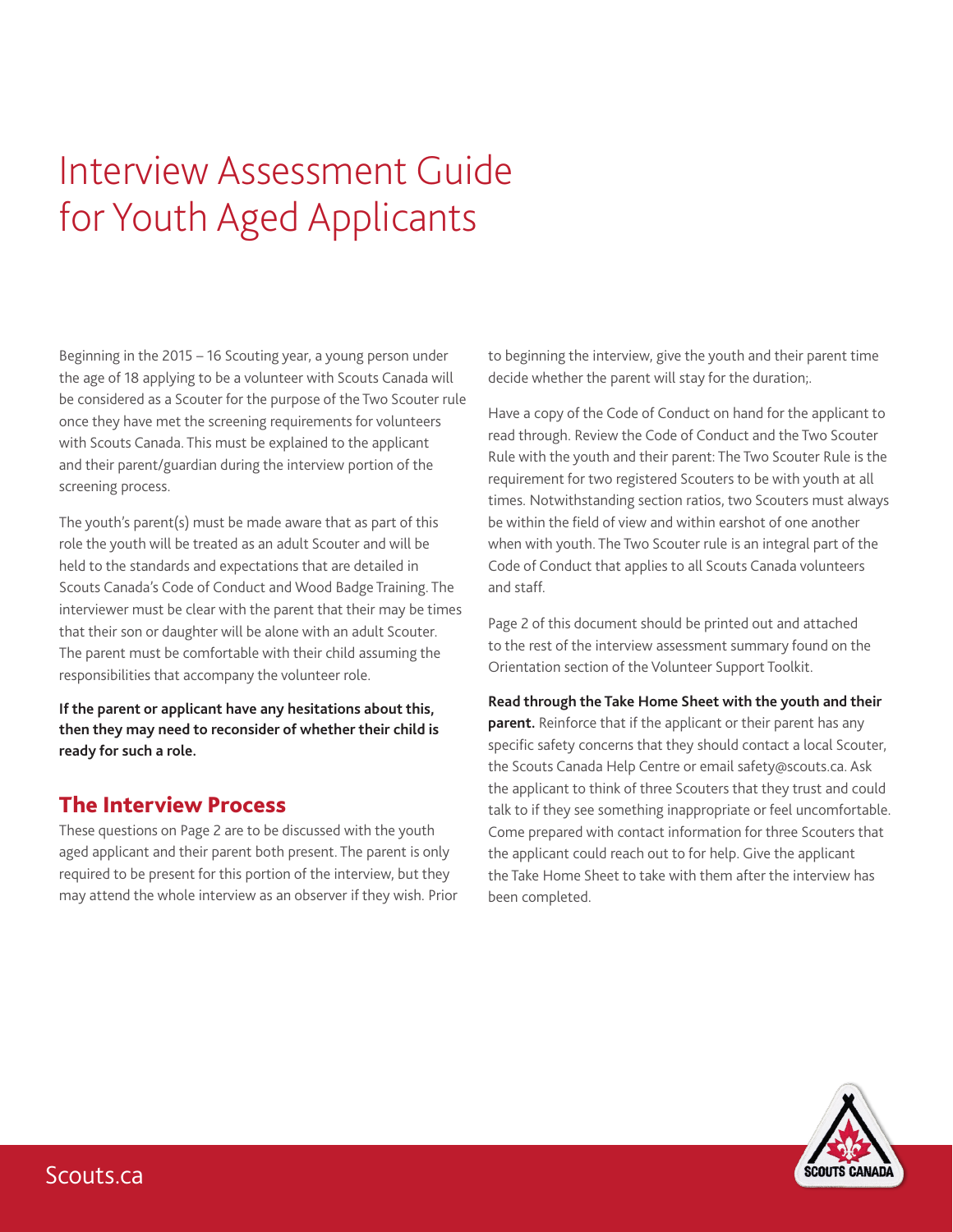## Interview Assessment Summary Attachment for Youth Aged Applicants

Applicant's Name: Interviewers:

Name of Parent/Guardian(s) in attendance:

|                                                                 | Question                                                                                                                                                                                                                                                                                                                                                                                                                                                                                                                                                                                                 | <b>Assessment Concern</b>                                                                                               | <b>Strong/Weak/Concern</b> |
|-----------------------------------------------------------------|----------------------------------------------------------------------------------------------------------------------------------------------------------------------------------------------------------------------------------------------------------------------------------------------------------------------------------------------------------------------------------------------------------------------------------------------------------------------------------------------------------------------------------------------------------------------------------------------------------|-------------------------------------------------------------------------------------------------------------------------|----------------------------|
| Interactions with<br><b>Adult Scouters</b><br>(Applicant)       | As a Scouts Canada volunteer,<br>you will count towards the<br>Two Scouter Rule with other<br>Scouters. This means that there<br>may be times where you will<br>be working alone with an adult<br>aged Scouter.<br>Can you tell me about any<br>concerns that you might have?<br>Is there anyone on this<br>leadership team, or Scouting in<br>general, that you would not feel<br>comfortable working one on one<br>with?<br>Can you think of three Scouters<br>who you could tell if you<br>felt uncomfortable with an<br>individual or with a situation?<br>Do you have their contact<br>information? | Hesitation about the<br>possibility about working<br>one on one with adults.<br>Concerns about specific<br>individuals. |                            |
| Interactions with<br><b>Adult Scouters</b><br>(Parent/Guardian) | As a Scouts Canada volunteer,<br>your Scout will share the same<br>responsibilities and expectations<br>as our adult aged Scouters and<br>at times may work one on one<br>with adult Scouters.<br>Can you tell me about any<br>concerns that you might have?<br>Is there anyone on this<br>leadership team, or Scouting in<br>general, that you would not feel<br>comfortable allowing your child<br>to be alone with?                                                                                                                                                                                   | Hesitation about the<br>possibility about working<br>one on one with adults.<br>Concerns about specific<br>individuals. |                            |

**PRINT OUT THIS PAGE AND ATTACH TO COMPLETED INTERVIEW ASSESSMENT SUMMARY**